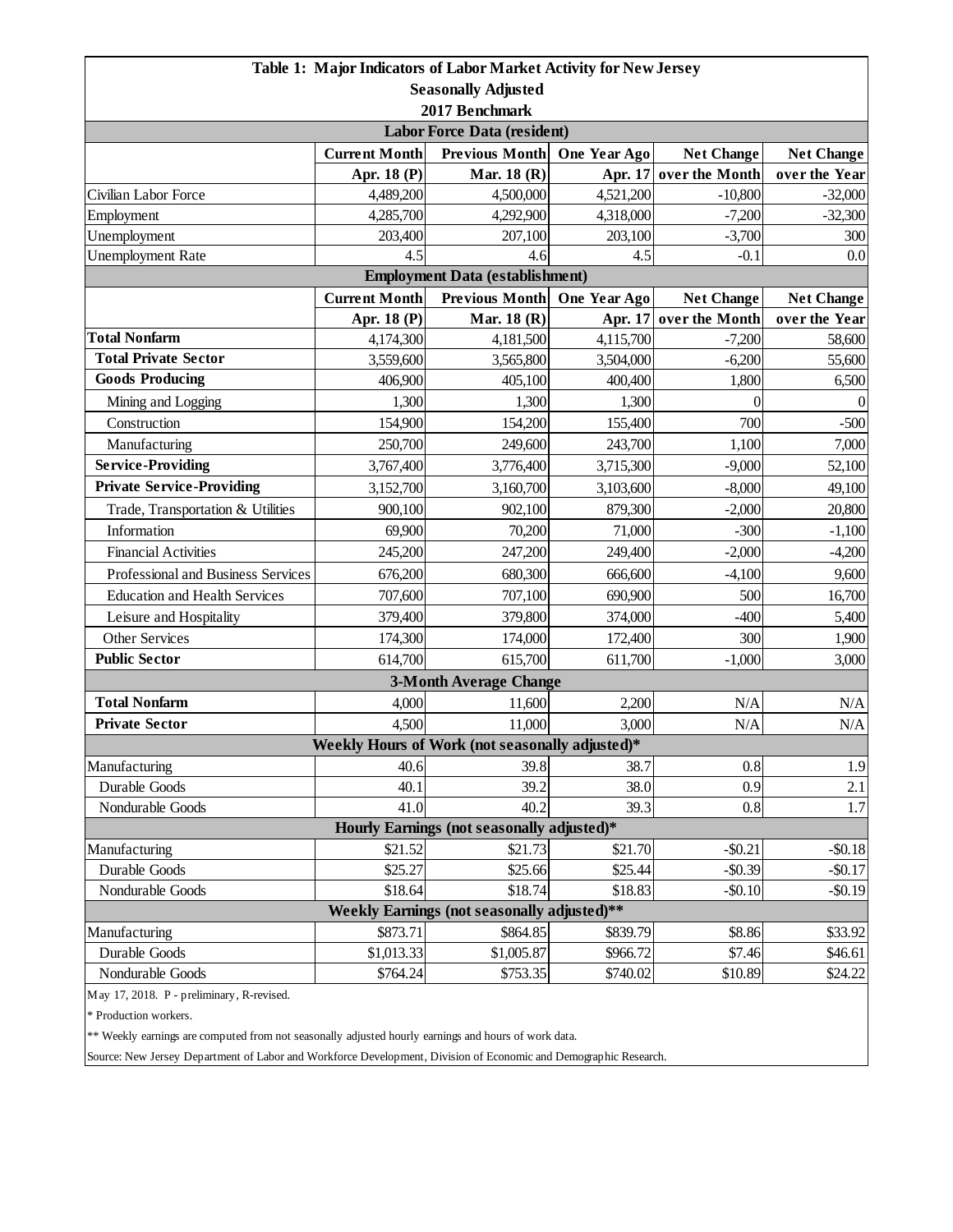|                                    |                                                         |                                | Table 2: New Jersey Civilian Labor Force Trends                        |             |                                           |                             |
|------------------------------------|---------------------------------------------------------|--------------------------------|------------------------------------------------------------------------|-------------|-------------------------------------------|-----------------------------|
|                                    | 2017 Benchmark                                          |                                |                                                                        |             |                                           |                             |
|                                    |                                                         | <b>Not Seasonally Adjusted</b> |                                                                        | Apr. 18 (P) | <b>Seasonally Adjusted</b><br>Mar. 18 (R) |                             |
| Civilian Labor Force               | Apr. 18 (P)<br>4,436,900                                | Mar. 18 $(R)$<br>4,471,000     | Apr. 17<br>4,509,900                                                   | 4,489,200   | 4,500,000                                 | <b>Apr. 17</b><br>4,521,200 |
| Resident Employment                | 4,256,000                                               | 4,261,700                      | 4,318,000                                                              | 4,285,700   | 4,292,900                                 | 4,318,000                   |
| Unemployment                       | 180,900                                                 | 209,300                        | 191,900                                                                | 203,400     | 207,100                                   | 203,100                     |
| Unemployment Rate (%)              | 4.1                                                     | 4.7                            | 4.3                                                                    | 4.5         | 4.6                                       | 4.5                         |
| Labor Force Participation Rate (%) | 61.7                                                    | 62.2                           | 63.1                                                                   | 62.5        | 62.6                                      | 63.2                        |
|                                    | 59.2                                                    | 59.3                           | 60.4                                                                   | 59.6        | 59.8                                      | 60.4                        |
| Employment/Population Ratio (%)    |                                                         |                                | <b>New Jersey Civilian Labor Force Annual Averages 1997 - 2017</b>     |             |                                           |                             |
| Year                               | <b>Labor Force</b>                                      |                                | <b>Employment</b>                                                      |             | Unemployment                              | Rate $(\%$ )                |
| 1997                               | 4,263,800                                               |                                | 4,039,800                                                              |             | 224,000                                   | 5.3                         |
| 1998                               | 4,246,400                                               |                                | 4,051,500                                                              |             | 194,900                                   | 4.6                         |
| 1999                               | 4,287,900                                               |                                | 4,094,600                                                              |             | 193,300                                   | 4.5                         |
| 2000                               |                                                         | 4,282,100                      | 4,123,700                                                              |             | 158,400                                   | 3.7                         |
| 2001                               | 4,288,800                                               |                                | 4,106,200                                                              |             | 182,600                                   | 4.3                         |
| 2002                               | 4,346,200                                               |                                | 4,095,200                                                              |             | 251,100                                   | 5.8                         |
| 2003                               | 4,347,200                                               |                                | 4,093,700                                                              |             | 253,500                                   | 5.8                         |
| 2004                               | 4,349,200                                               |                                | 4,138,800                                                              |             | 210,300                                   | 4.8                         |
| 2005                               | 4,391,600                                               |                                | 4,194,900                                                              |             | 196,700                                   | 4.5                         |
| 2006                               | 4,445,900                                               |                                | 4,236,500                                                              |             | 209,400                                   | 4.7                         |
| 2007                               |                                                         | 4,441,800                      |                                                                        |             | 190,000                                   | 4.3                         |
| 2008                               | 4,504,400                                               |                                | 4,251,800                                                              |             | 240,500                                   | 5.3                         |
| 2009                               | 4,550,600                                               |                                | 4,264,000<br>4,138,600                                                 |             | 412,100                                   | 9.1                         |
| 2010                               |                                                         |                                | 4,121,500                                                              |             |                                           | 9.5                         |
| 2011                               |                                                         | 4,555,300                      |                                                                        |             | 433,900                                   | 9.3                         |
| 2012                               | 4,588,000                                               | 4,565,300                      | 4,138,500                                                              |             | 426,800<br>428,000                        | 9.3                         |
| 2013                               |                                                         |                                | 4,160,000                                                              |             |                                           | 8.2                         |
|                                    | 4,548,600                                               |                                | 4,173,800                                                              |             | 374,700                                   |                             |
| 2014                               | 4,527,200                                               |                                | 4,221,300                                                              |             | 305,900                                   | 6.8                         |
| 2015<br>2016                       | 4,537,200                                               |                                | 4,274,700                                                              |             | 262,500                                   | 5.8                         |
| 2017                               | 4,530,800<br>4,518,800                                  |                                | 4,305,500<br>4,309,700                                                 |             | 225,300<br>209,100                        | 5.0<br>4.6                  |
|                                    |                                                         |                                | Seasonally Adjusted Civilian Labor Force Data for New Jersey 2017-2018 |             |                                           |                             |
| Date                               | <b>Labor Force</b><br><b>Employment</b><br>Unemployment |                                |                                                                        |             |                                           | Rate %                      |
| Jan 2017                           | 4,524,900                                               |                                | 4,315,000                                                              |             | 209,900                                   | 4.6                         |
| Feb                                | 4,523,400                                               |                                | 4,317,100                                                              |             | 206,300                                   | 4.6                         |
| Mar                                | 4,522,100                                               |                                | 4,318,200                                                              |             | 203,900                                   | 4.5                         |
| Apr                                |                                                         | 4,521,200                      | 4,318,000                                                              |             | 203,100                                   | 4.5                         |
| May                                | 4,520,800                                               |                                | 4,317,000                                                              |             | 203,900                                   | 4.5                         |
| Jun                                | 4,521,200                                               |                                | 4,315,200                                                              |             | 206,000                                   | 4.6                         |
| Jul                                | 4,521,400                                               |                                | 4,312,400                                                              |             | 209,000                                   | 4.6<br>4.7                  |
| Aug<br>Sep                         | 4,520,100<br>4,518,100                                  |                                | 4,308,400                                                              |             | 211,800<br>213,600                        | 4.7                         |
| Oct                                |                                                         | 4,515,400                      | 4,304,600<br>4,301,100                                                 |             | 214,300                                   | 4.7                         |
| <b>Nov</b>                         | 4,513,900                                               |                                | 4,300,000                                                              |             | 213,900                                   | 4.7                         |
| Dec                                | 4,513,700                                               |                                | 4,300,200                                                              |             | 213,500                                   | 4.7                         |
|                                    |                                                         |                                |                                                                        |             |                                           |                             |
| Jan 2018                           | 4,508,700                                               |                                | 4,296,900                                                              |             | 211,800                                   | 4.7                         |
| Feb                                | 4,506,800                                               |                                | 4,297,400                                                              |             | 209,500                                   | 4.6                         |
| Mar(R)                             | 4,500,000                                               |                                | 4,292,900                                                              |             | 207,100                                   | 4.6                         |
| Apr(P)                             | 4,489,200                                               |                                | 4,285,700                                                              |             | 203,400                                   | 4.5                         |
| May                                |                                                         |                                |                                                                        |             |                                           |                             |
| Jun                                |                                                         |                                |                                                                        |             |                                           |                             |
| Jul                                |                                                         |                                |                                                                        |             |                                           |                             |
| Aug                                |                                                         |                                |                                                                        |             |                                           |                             |
| Sep                                |                                                         |                                |                                                                        |             |                                           |                             |
| Oct                                |                                                         |                                |                                                                        |             |                                           |                             |
| Nov                                |                                                         |                                |                                                                        |             |                                           |                             |
| $\rm Dec$                          |                                                         |                                |                                                                        |             |                                           |                             |

Source: New Jersey Department of Labor and Workforce Development, Division of Economic & Demographic Research. May 17, 2018. P - preliminary, R-revised.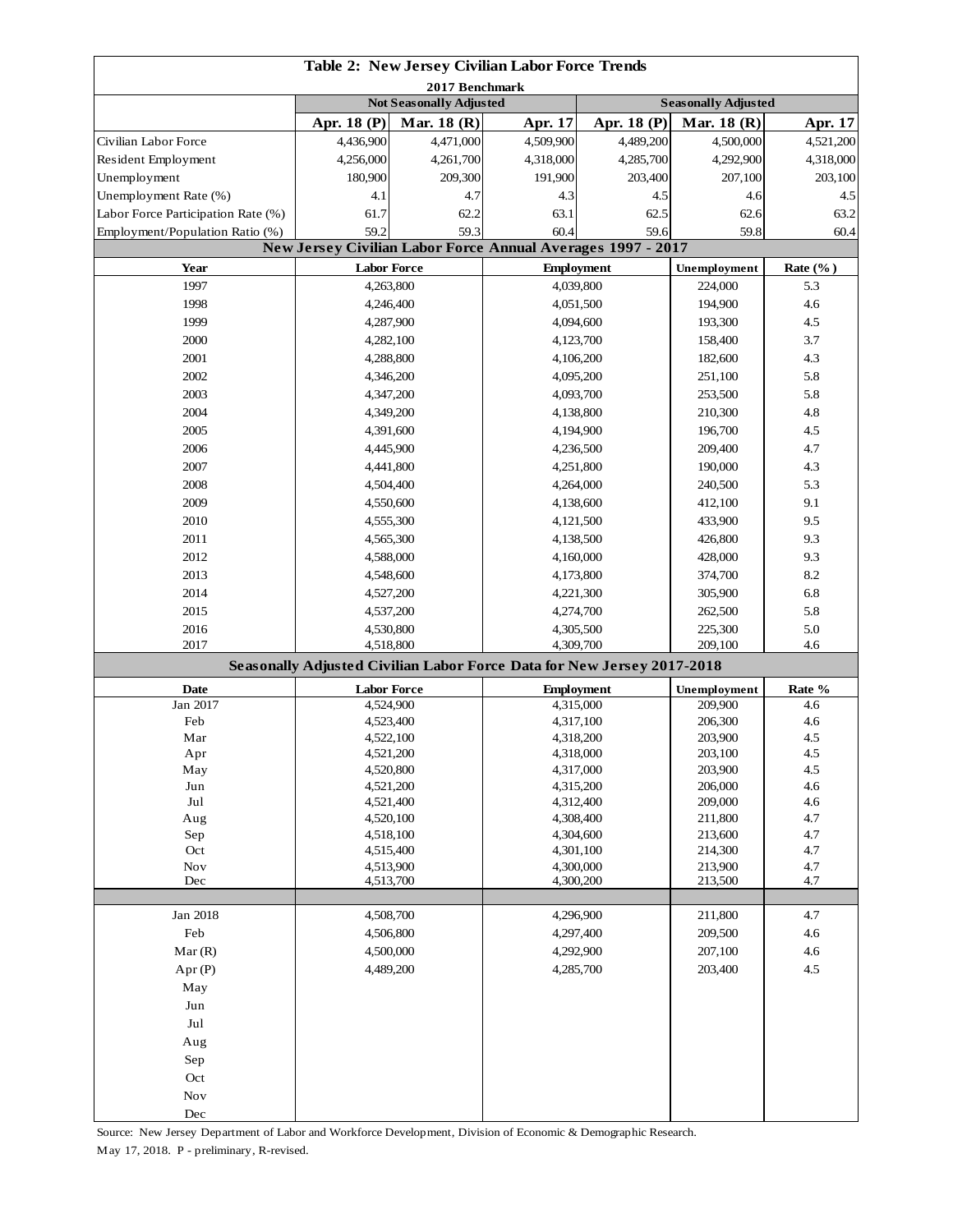| Table 3: New Jersey Nonfarm Employment by Industry for April 2018<br><b>Not Seasonally Adjusted, 2017 Benchmark</b> |                      |                       |              |                   |
|---------------------------------------------------------------------------------------------------------------------|----------------------|-----------------------|--------------|-------------------|
|                                                                                                                     | <b>Current Month</b> | <b>Previous Month</b> | One Year Ago | <b>Net Change</b> |
| Industry                                                                                                            | Apr. 18 (P)          | Mar. 18 (R)           | Apr. 17      | over the Year     |
| <b>Total Nonfarm</b>                                                                                                | 4,151,500            | 4,125,400             | 4,095,200    | 56,300            |
| <b>Total Private Sector</b>                                                                                         | 3,524,300            | 3,497,200             | 3,470,500    | 53,800            |
| Goods Producing                                                                                                     | 402,100              | 394,000               | 397,600      | 4,500             |
| Mining & Logging                                                                                                    | 1,300                | 1,300                 | 1,300        | $\bf{0}$          |
| <b>Construction</b>                                                                                                 | 150,900              | 144,300               | 153,900      | $-3,000$          |
| <b>Manufacturing</b>                                                                                                | 249,900              | 248,400               | 242,400      | 7,500             |
| Durable Goods*                                                                                                      | 116,000              | 115,000               | 109,800      | 6,200             |
| <b>Fabricated Metal Products</b>                                                                                    | 21,100               | 21,000                | 20,800       | 300               |
| <b>Machinery Manufacturing</b>                                                                                      | 13,700               | 13,700                | 13,600       | 100               |
| Computer and Electronic Products                                                                                    | 23,900               | 23,700                | 22,800       | 1,100             |
| Miscellaneous Manufacturing                                                                                         | 17,400               | 17,400                | 17,200       | 200               |
| Nondurable Goods*                                                                                                   | 133,900              | 133,400               | 132,600      | 1,300             |
| Food Manufacturing                                                                                                  | 35,500               | 35,400                | 34,700       | 800               |
| Paper Manufacturing                                                                                                 | 9,500                | 9,600                 | 9,800        | $-300$            |
| Printing and Related Support                                                                                        | 13,800               | 13,900                | 13,900       | $-100$            |
| Chemical Manufacturing                                                                                              | 44,200               | 43,800                | 43,700       | 500               |
| Pharmaceutical and Medicine                                                                                         | 22,600               | 22,700                | 22,600       | $\Omega$          |
| Service-Providing                                                                                                   | 3,749,400            | 3,731,400             | 3,697,600    | 51,800            |
| Private Service-Providing                                                                                           | 3,122,200            | 3,103,200             | 3,072,900    | 49,300            |
| <b>Trade, Transportation, and Utilities</b>                                                                         | 888,800              | 889,600               | 867,000      | 21,800            |
| Wholesale Trade*                                                                                                    | 219,500              | 220,800               | 216,800      | 2,700             |
| Retail Trade*                                                                                                       | 457,400              | 454,100               | 453,400      | 4,000             |
| Building Material & Garden Equip. and Supplies Dealers                                                              | 35,300               | 33,900                | 33,200       | 2,100             |
| Food and Beverage Stores                                                                                            | 110,300              | 109,800               | 111,400      | $-1,100$          |
| Health and Personal Care Stores                                                                                     | 35,800               | 35,800                | 37,900       | $-2,100$          |
| Clothing and Clothing Accessories Stores                                                                            | 48,300               | 49,300                | 48,700       | $-400$            |
| Sporting Goods, Hobby, Musical Inst., and Book Stores                                                               | 13,800               | 13,900                | 14,500       | $-700$            |
| <b>General Merchandise Stores</b>                                                                                   | 70,700               | 70,600                | 71,600       | $-900$            |
| Transportation, Warehousing, and Utilities                                                                          | 211,900              | 214,700               | 196,800      | 15,100            |
| Utilities*                                                                                                          | 14,200               | 14,100                | 14,200       | $\Omega$          |
| Transportation & Warehousing*                                                                                       | 197,700              | 200,600               | 182,600      | 15,100            |
| <b>Information</b>                                                                                                  | 69,500               | 70,000                | 70,600       | $-1,100$          |
| Publishing Industries (except Internet)                                                                             | 17,000               | 17,200                | 17,800       | $-800$            |
| Telecommunications                                                                                                  | 25,300               | 25,800                | 26,500       | $-1,200$          |
| Data Processing, Hosting, and Related Services                                                                      | 9,800                | 9,900                 | 9,800        | $\mathbf{O}$      |
| <b>Financial Activities</b>                                                                                         | 244,400              | 245,700               | 247,500      | $-3,100$          |
| Finance and Insurance*                                                                                              | 188,200              | 189,000               | 189,600      | $-1,400$          |
| Financial Investments and Related Activities                                                                        | 37,400               | 37,600                | 39,500       | $-2,100$          |
| Insurance Carriers and Related Activities                                                                           | 78,600               | 79,500                | 78,800       | $-200$            |
| Real Estate and Rental and Leasing*                                                                                 | 56,200               | 56,700                | 57,900       | $-1,700$          |
| <b>Professional and Business Services</b>                                                                           | 670,500              | 664,400               | 660,000      | 10,500            |
| Professional, Scientific, and Technical Services*                                                                   | 297,800              | 298,500               | 299,200      | $-1,400$          |
| Management of Companies and Enterprises*                                                                            | 81,000               | 81,100                | 82,900       | $-1,900$          |
| Administrative Support & Waste Management/Remediation*                                                              | 291,700              | 284,800               | 277,900      | 13,800            |
| <b>Education and Health Services</b>                                                                                | 711,100              | 711,900               | 694,700      | 16,400            |
| Educational Services*                                                                                               | 120,000              | 118,900               | 113,900      | 6,100             |
| Health Care and Social Assistance*                                                                                  | 591,100              | 593,000               | 580,800      | 10,300            |
| Hospitals                                                                                                           | 162,600              | 162,300               | 160,600      | 2,000             |
| Nursing and Residential Care Facilities                                                                             | 95,800               | 95,500                | 95,200       | 600               |
| Social Assistance                                                                                                   | 95,000               | 95,500                | 92,400       | 2,600             |
| <b>Leisure and Hospitality</b>                                                                                      | 363,800              | 349,400               | 361,400      | 2,400             |
| Arts, Entertainment, and Recreation*                                                                                | 62,600               | 54,500                | 60,900       | 1,700             |
| Accommodation and Food Services*                                                                                    | 301,200              | 294,900               | 300,500      | 700               |
| Food Services and Drinking Places                                                                                   | 255,300              | 250,700               | 254,800      | 500               |
| <b>Other Services</b>                                                                                               | 174,100              | 172,200               | 171,700      | 2,400             |
| Repair and Maintenance                                                                                              | 31,000               | 31,800                | 33,200       | $-2,200$          |
| Personal and Laundry Services                                                                                       | 63,200               | 62,700                | 60,700       | 2,500             |
| Religious, Grantmaking, Civic, Professional and Similar Org.                                                        | 79,900               | 77,700                | 77,800       | 2,100             |
| Government                                                                                                          | 627,200              | 628,200               | 624,700      | 2,500             |

May 17, 2018 P - preliminary, R-revised. Shaded rows denote supersector series, \* denote sector series.

Source: New Jersey Department of Labor and Workforce Development, Division of Economic and Demographic Research.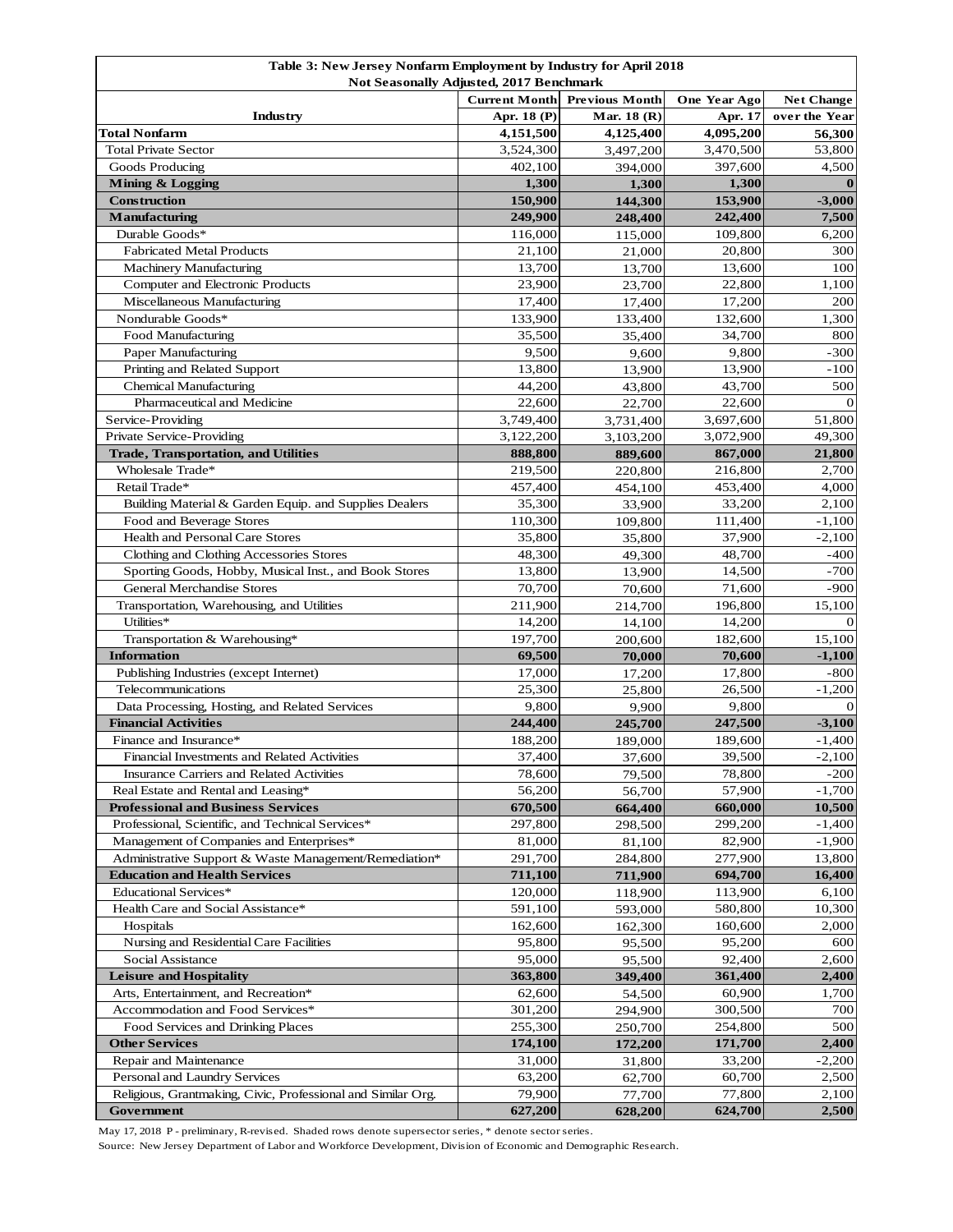| <b>Annual Averages</b><br><b>Total</b><br><b>Private Sector</b><br>Service-<br><b>Total</b><br>Manufacturing<br><b>Providing</b><br>Year<br>Construction<br>1997<br>3,719,800<br>3,148,900<br>427,800<br>131,800<br>2,587,100 | <b>Public</b><br>571,000<br>572,400<br>578,600 |
|-------------------------------------------------------------------------------------------------------------------------------------------------------------------------------------------------------------------------------|------------------------------------------------|
|                                                                                                                                                                                                                               |                                                |
|                                                                                                                                                                                                                               |                                                |
|                                                                                                                                                                                                                               |                                                |
|                                                                                                                                                                                                                               |                                                |
|                                                                                                                                                                                                                               |                                                |
| 1998<br>3,801,300<br>3,228,900<br>427,300<br>136,100<br>2,663,200                                                                                                                                                             |                                                |
| 1999<br>3,901,200<br>3,322,600<br>143,600<br>420,500<br>2,756,300                                                                                                                                                             |                                                |
| 3,994,600<br>3,404,600<br>419,600<br>149,600<br>2000<br>2,833,400                                                                                                                                                             | 590,100                                        |
| 2001<br>3,996,900<br>3,392,800<br>399,100<br>158,800<br>2,833,200                                                                                                                                                             | 604,100                                        |
| 2002<br>162,600<br>3,983,700<br>3,368,300<br>365,100<br>2,839,100                                                                                                                                                             | 615,300                                        |
| 2003<br>3,977,200<br>3,353,300<br>348,000<br>160,500<br>2,843,300                                                                                                                                                             | 623,900                                        |
| 2004<br>335,700<br>3,997,900<br>3,362,400<br>165,900<br>2,859,200                                                                                                                                                             | 635,600                                        |
| 2005<br>3,394,600<br>327,800<br>169,100<br>2,896,000<br>4,038,400                                                                                                                                                             | 643,800                                        |
| 2006<br>321,100<br>174,900<br>2,922,400<br>4,069,700<br>3,420,100                                                                                                                                                             | 649,600                                        |
| 172,300<br>2007<br>4,077,200<br>3,427,100<br>308,400<br>2,944,800                                                                                                                                                             | 650,100                                        |
| 2008<br>4,048,500<br>3,396,900<br>295,400<br>164,500<br>2,935,300                                                                                                                                                             | 651,600                                        |
| 2009<br>260,900<br>138,600<br>3,894,200<br>3,239,200<br>2,838,300                                                                                                                                                             | 655,000                                        |
| 2010<br>3,848,700<br>252,100<br>129,500<br>3,206,000<br>2,823,000                                                                                                                                                             | 642,700                                        |
| 2011<br>3,847,700<br>3,226,000<br>129,900<br>246,900<br>2,847,900                                                                                                                                                             | 621,700                                        |
| 2012<br>3,271,700<br>240,900<br>130,400<br>2,899,100<br>3,890,700                                                                                                                                                             | 619,000                                        |
| 2013<br>238,700<br>137,600<br>3,935,400<br>3,316,900<br>2,939,300                                                                                                                                                             | 618,400                                        |
| 2014<br>3,967,900<br>238,800<br>141,600<br>2,966,100<br>3,347,900                                                                                                                                                             | 620,100                                        |
| 2015<br>4,012,600<br>3,397,800<br>238,800<br>148,400<br>3,009,200                                                                                                                                                             | 614,900                                        |
| 2016<br>4,073,500<br>3,459,400<br>242,100<br>153,500<br>3,062,500                                                                                                                                                             | 614,100                                        |
| 3,512,600<br>244,600<br>2017<br>4,127,400<br>155,000<br>3,111,700                                                                                                                                                             | 614,900                                        |
| <b>Seasonally Adjusted Monthly Data</b>                                                                                                                                                                                       |                                                |
| 2017                                                                                                                                                                                                                          |                                                |
| 4,109,100<br>3,495,000<br>243,400<br>154,900<br>3,095,400<br>Jan                                                                                                                                                              | 614,100                                        |
| Feb<br>4,114,800<br>3,501,000<br>243,800<br>157,000<br>3,098,900                                                                                                                                                              | 613,800                                        |
| 155,900<br>Mar<br>4,113,200<br>3,499,300<br>243,300<br>3,098,700                                                                                                                                                              | 613,900                                        |
| 3,103,600<br>4,115,700<br>3,504,000<br>243,700<br>155,400<br>Apr                                                                                                                                                              | 611,700                                        |
| 3,509,500<br>155,600<br>May<br>4,122,000<br>244,400<br>3,108,200                                                                                                                                                              | 612,500                                        |
| 4,135,600<br>3,520,800<br>244,800<br>156,000<br>3,118,700<br>Jun                                                                                                                                                              | 614,800                                        |
| 3,510,800<br>245,400<br>155,100<br>3,109,000<br>Jul<br>4,125,000                                                                                                                                                              | 614,200                                        |
| 155,800<br>3,116,300<br>4,134,200<br>3,518,600<br>245,200<br>Aug                                                                                                                                                              | 615,600                                        |
| 4,137,900<br>3,522,500<br>245,200<br>156,600<br>3,119,300<br>Sep                                                                                                                                                              | 615,400                                        |
| 153,100<br>Oct<br>4,144,800<br>3,529,500<br>245,300<br>3,129,700                                                                                                                                                              | 615,300                                        |
| <b>Nov</b><br>3,535,200<br>244,900<br>153,300<br>3,135,600<br>4,150,500                                                                                                                                                       | 615,300                                        |
| 3,532,800<br>246,500<br>151,500<br>Dec<br>4,146,800<br>3,133,500                                                                                                                                                              | 614,000                                        |
| 2018                                                                                                                                                                                                                          |                                                |
| 4,162,200<br>3,546,200<br>246,700<br>153,700<br>3,144,500<br>Jan                                                                                                                                                              | 616,000                                        |
| Feb<br>248,400<br>155,500<br>3,155,000<br>4,175,200<br>3,560,200                                                                                                                                                              | 615,000                                        |
| 249,600<br>154,200<br>3,160,700<br>Mar $(R)$<br>4,181,500<br>3,565,800                                                                                                                                                        | 615,700                                        |
| Apr $(P)$<br>4,174,300<br>3,559,600<br>250,700<br>154,900<br>3,152,700                                                                                                                                                        | 614,700                                        |
| May                                                                                                                                                                                                                           |                                                |
| Jun                                                                                                                                                                                                                           |                                                |
| Jul                                                                                                                                                                                                                           |                                                |
| Aug                                                                                                                                                                                                                           |                                                |
| Sep                                                                                                                                                                                                                           |                                                |
| Oct                                                                                                                                                                                                                           |                                                |
| <b>Nov</b>                                                                                                                                                                                                                    |                                                |
| Dec                                                                                                                                                                                                                           |                                                |

May 17, 2018 P - preliminary, R-revised.

Source: New Jersey Department of Labor and Workforce Development, Division of Economic & Demographic Research.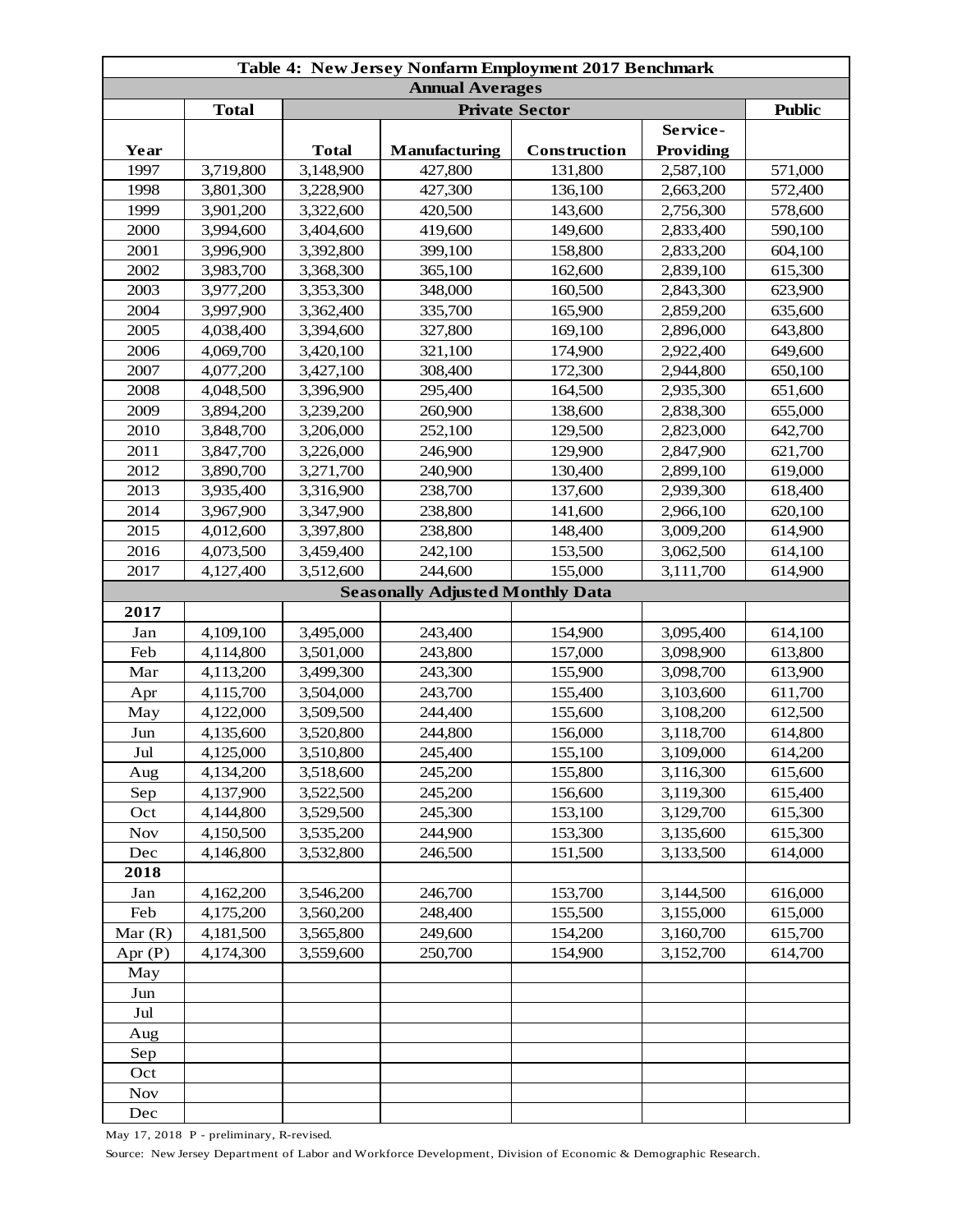**Key Economic Indicators: April 2018**

**(Seasonally Adjusted)**







May 17, 2018 Source: New Jersey Dept. of Labor and Workforce Development, Division of Economic and Demographic Research.